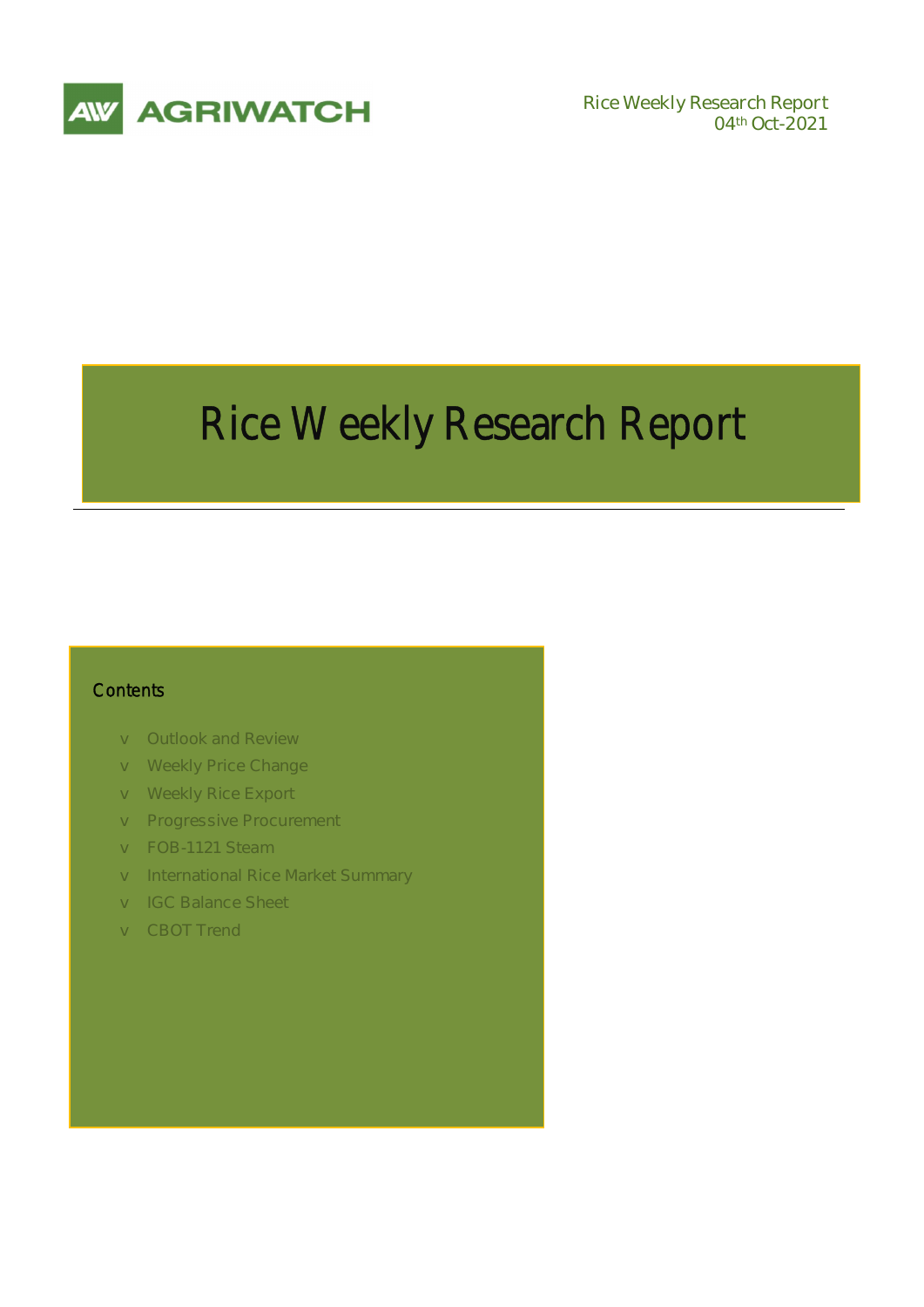

### *Outlook and Review:*

- In Telangana, the government has planned to cut down the paddy farming in the state by 10 lakh acres in the coming season. The government is focusing on five alternative crops of green gram, groundnut, sunflower, sesame and Bengal gram. The plan is to reduce the paddy cultivation by 20% and three zones are identified to press with alternative crops.
- The harvest of Parmal variety is on peak. As per government figure around 5.84 lakh hectares of total 13.64 lakh hectares of paddy is under Parmal varieties which is about 40% of the area. The demand for immediate procurement by farmers and agents is taking place as most of the space in the mandis is full due to bumper arrivals.
- As per traders and exporters, Basmati rice output is expected to drop by 10% to 8.08 million tonnes during 2021-22. The drop in basmati output is largely due to estimated 11% fall to 2.3 million tonnes in crops in Haryana which is the largest producer of aromatic rice varieties. The sowing area under basmati has reduced with estimated 3.5% to 7.9 lakh hectares.
- . As per the officials, the paddy has been cultivated on around 2.57 lakh hectares in Ludhiana and around 17.53 lakh MT paddy is expected to reach the grain market this year. The previous season 17.28 lakh MT of paddy was procured. Apart from 108 regular grain markets, 94 temporary yards and 203 mandi yards are marked to decongest the market in the district.
- FCI to start age test on grain to check mixing of old rice with new stock in Punjab. The system is expected to be operational in December when Punjab's procurement agencies will start handing over rice to the FCI. This system is introduce due to the fact that in last 4-5 years rice purchased from outside states at cheaper prices are mixed with newly shelled grains in Punjab and was sold to central procurement agencies to earn high profits.
- Thailand is targeting to export 6 million tonnes of rice this year amid higher output, weaker baht and increased demand which improved the exports. As per reports, the exports during August and September were 831,260 tonnes and 631,363 tonnes. In January to September, 3.7 million tonnes have been exported and is forecasted to export 700,000 tonnes per month in last three months of the year.
- Paddy procurement in Haryana and Punjab to start from October 3<sup>rd</sup> amid protest after the postponement of paddy procurement to 11<sup>th</sup> October. The postponement was earlier done due to high moisture content in the paddy produce. The moisture is ranging from 18% to 22% in Punjab and 18.2% to 22.7% in Haryana against permissible limit of 17%.
- Centre has reduced procurement target for this year to 50 million tonnes from last year's 60 million tonnes, highest ever procurement. In 2020-21 crop marketing year the procurement at MSP was 49.3% of annual production. In 2019-20, it was 43.7% while in 2018-19 it was 38.1%. In Punjab and Telangana the procurement %age is higher than annual production indicating recycling of grains and possibly selling by farmers of other states.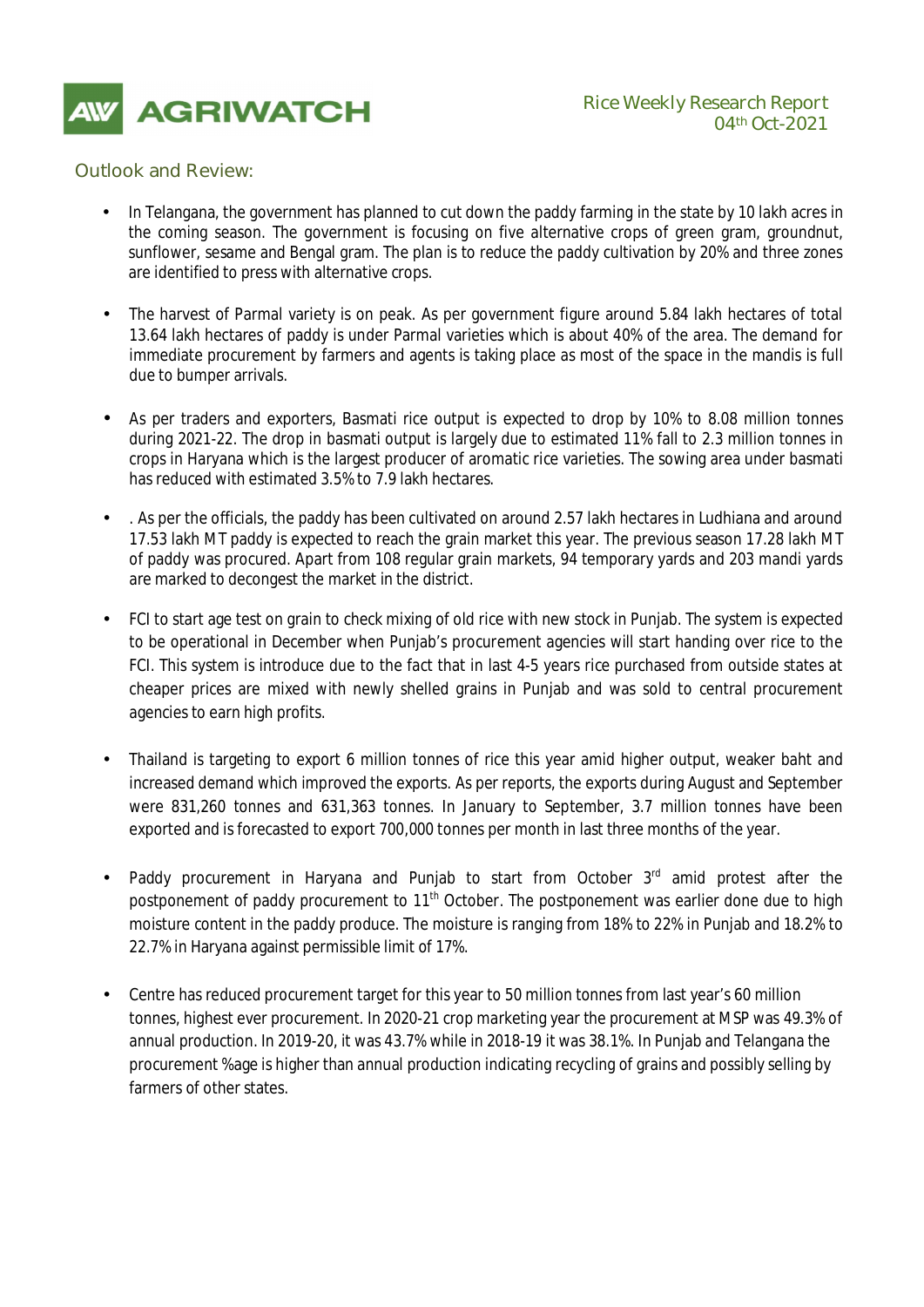

## **04th Oct-2021**

- Centre has asked Chhattisgarh, Telangana and Andhra Pradesh not to transfer parboiled rice this year as central pool stock is enough for next 3-4 years. The states and agencies are advised to process the parboiled rice before handing over to FCI in order to save high processing cost of parboiled rice.
- As per sources, the estimated FCI rice stock is hovering around 36 million tonnes, against 27.8 million tonnes last year at the same time. The FCI rice stock as on October 1 is higher than total offtake of rice (35.2 MT) from central pool under mid-day meal, NFSA and open market sale scheme.

## *State wise Wholesale Prices Weekly Analysis for Rice first week October, 2021*

| <b>State</b>         | <b>Prices</b><br>$01 - 08$<br><b>Oct 2021</b> | <b>Prices</b><br>24-30<br>Sep 2021 | <b>Prices</b><br>$16 - 23$<br>Sep 2021 | <b>Prices</b><br>01-08<br><b>Oct 2020</b> | % Change<br>(Over<br><b>Previous</b><br>Week) | % Change<br>(Over<br><b>Previous Year)</b> |
|----------------------|-----------------------------------------------|------------------------------------|----------------------------------------|-------------------------------------------|-----------------------------------------------|--------------------------------------------|
| Gujarat              | 3800                                          | 3847.78                            | 3848.09                                | 4257.22                                   | $-1.24$                                       | $-10.74$                                   |
| Karnataka            | 3833.44                                       | 4287.82                            | 3901.8                                 | 3543.11                                   | $-10.6$                                       | 8.19                                       |
| Odisha               | 2800                                          | 3043.68                            | 3002.88                                | 2472.33                                   | $-8.01$                                       | 13.25                                      |
| <b>Uttar Pradesh</b> | 2594.63                                       | 2549.55                            | 2556.6                                 | 2654.87                                   | 1.77                                          | $-2.27$                                    |
| Maharashtra          | 3640.75                                       | 3758.86                            | 3642.09                                | 3598.96                                   | $-3.14$                                       | 1.16                                       |
| Tripura              | 3095.35                                       | 3020.88                            | 2990.48                                | 3027.96                                   | 2.47                                          | 2.23                                       |
| West Bengal          | 2907.66                                       | 2887.96                            | 2782.88                                | 2803.11                                   | 0.68                                          | 3.73                                       |
| Kerala               | 3481.13                                       | 3425.19                            | 3418.99                                | 3491.86                                   | 1.63                                          | $-0.31$                                    |
| Average              | 3269.12                                       | 3352.72                            | 3267.98                                | 3231.18                                   | $-2.49$                                       | 1.17                                       |

Prices in Rs/Quintal

#### **Outlook (Narella 1121 Paddy):-**

| <b>Duration</b>          | <b>Trend</b>  | <b>Average Price Range</b> |                                                                               |
|--------------------------|---------------|----------------------------|-------------------------------------------------------------------------------|
|                          |               |                            | <b>Reason</b>                                                                 |
| Second Week of Oct, 2021 | Slightly firm | Rs.3400-3550/Quintal       | With arrivals yet to come<br>we can expect high price<br>due to higher demand |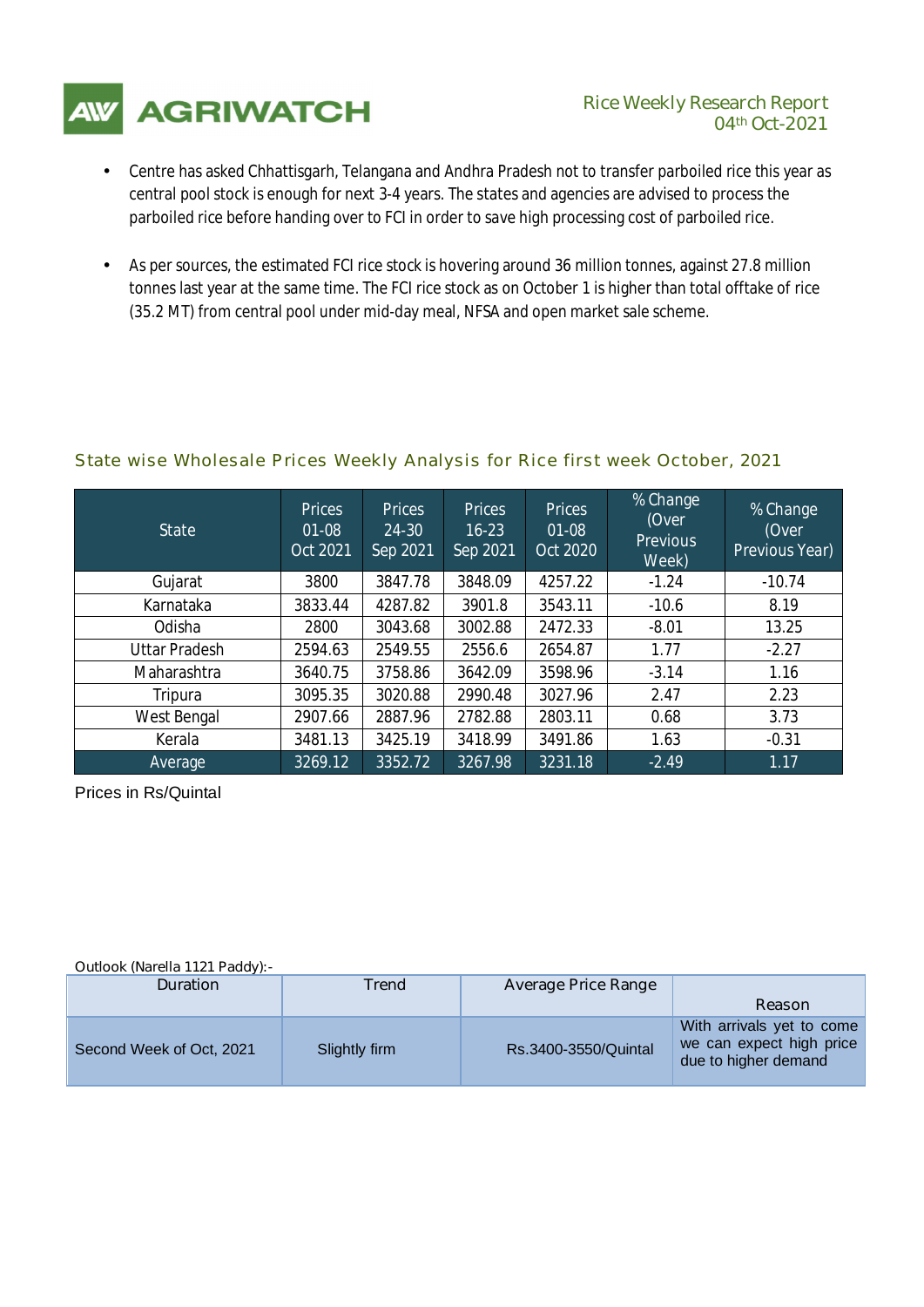

| <b>Market</b> | <b>Variety</b>       | <b>Today</b> | <b>Week</b><br>Ago | <b>Month</b><br>Ago | Year ago | % Change<br><b>From last</b> | % Change<br>from last | % Change<br>from last |
|---------------|----------------------|--------------|--------------------|---------------------|----------|------------------------------|-----------------------|-----------------------|
|               |                      | 01-Oct-      | 24-Sep-            | 31-Aug-             | $01-Oct$ | week                         | <b>Month</b>          | Year                  |
|               |                      | 21           | 21                 | 21                  | 20       |                              |                       |                       |
|               | 1121 Steam           | 7100         | 6450               | 6250                | 6200     | 10.08                        | 13.60                 | 14.52                 |
|               | 1121 Sella           | 6050         | 5750               | 5400                | 4700     | 5.22                         | 12.04                 | 28.72                 |
|               | <b>1121 Raw</b>      | 7100         | 6450               | 6250                | 6200     | 10.08                        | 13.60                 | 14.52                 |
|               | <b>Basmati Raw</b>   | 9600         | 9600               | 9600                | 8800     | 0.00                         | 0.00                  | 9.09                  |
| <b>Delhi</b>  | 1509 Steam Wand New  | 6500         | 5900               | 5900                | 4500     | 10.17                        | 10.17                 | 44.44                 |
|               | <b>Sugandh Steam</b> | 5400         | 5350               | 5100                | 4000     | 0.93                         | 5.88                  | 35.00                 |
|               | Sharbati Raw         | 4000         | 3900               | 4800                | 3600     | 2.56                         | $-16.67$              | 11.11                 |
|               | <b>Pusa Raw Wand</b> | 5600         | 5550               | 5400                | 5500     | 0.90                         | 3.70                  | 1.82                  |
|               | ParmalSella          | 3150         | 3200               | 3200                | 3100     | $-1.56$                      | $-1.56$               | 1.61                  |

## *Comparative Rice Varity Prices of Delhi (Naya Bazaar) in Rs./Quintal)*

## **Kharif Paddy Sowing Updates as on 17th September, 2021:**

|                                   |                           | State wise Rainfall Distribution (in mm) |                        |                       |                       | %                |                |
|-----------------------------------|---------------------------|------------------------------------------|------------------------|-----------------------|-----------------------|------------------|----------------|
| <b>State</b>                      | <b>Normal</b><br>Rainfall | Cumulative (01-<br>06-21 to 17-09-21)    | % Devi.<br><b>From</b> | <b>Normal</b><br>Area | Area sown<br>reported |                  | Change<br>from |
|                                   |                           |                                          | <b>Normal</b>          |                       | <b>This Year</b>      | <b>Last Year</b> | last<br>Year   |
| <b>Andhra Pradesh</b>             | 428.60                    | 520.60                                   | 21.47                  | 14.97                 | 13.86                 | 14.02            | $-1.14$        |
| Arunachal<br><b>Pradesh</b>       | 1560.70                   | 1229.90                                  | $-21.20$               | 1.31                  | 1.28                  | 1.32             | $-3.03$        |
| Assam                             | 1356.30                   | 1074.30                                  | $-20.79$               | 20.18                 | 19.91                 | 19.34            | 2.95           |
| <b>Bihar</b>                      | 920.10                    | 986.30                                   | 7.19                   | 31.14                 | 32.64                 | 33.07            | $-1.30$        |
| Chhattisgarh                      | 1065.90                   | 1004.40                                  | $-5.77$                | 37.36                 | 37.50                 | 39.04            | $-3.94$        |
| Goa                               | 2836.30                   | 2974.80                                  | 4.88                   | 0.27                  | 0.25                  | 0.25             | Unch           |
| Gujarat                           | 652.60                    | 524.10                                   | $-19.69$               | 7.97                  | 8.13                  | 8.39             | $-3.10$        |
| Haryana                           | 416.20                    | 506.00                                   | 21.58                  | 14.11                 | 13.64                 | 13.28            | 2.71           |
| <b>Himachal</b><br><b>Pradesh</b> | 718.30                    | 611.80                                   | $-14.83$               | 0.73                  | 0.74                  | 0.65             | 13.85          |
| J&K                               | 521.40                    | 375.40                                   | $-28.00$               | 2.81                  | 2.58                  | 2.57             | 0.39           |
| <b>Jharkhand</b>                  | 952.20                    | 909.80                                   | -4.45                  | 15.83                 | 17.62                 | 17.48            | 0.80           |
| Karnataka                         | 749.50                    | 806.70                                   | 7.63                   | 9.11                  | 9.07                  | 9.98             | $-9.12$        |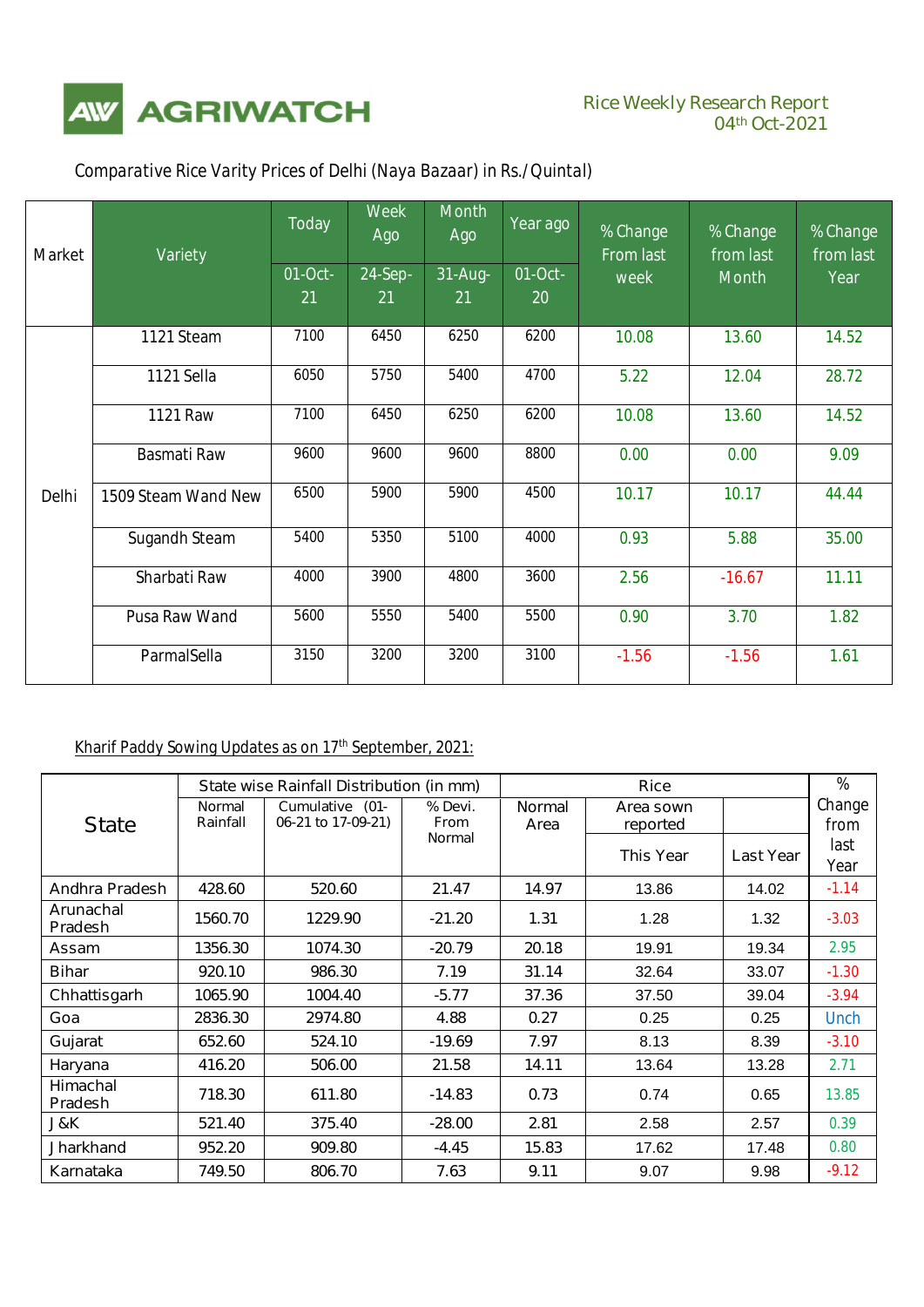

## **Rice Weekly Research Report**<br>04th Oct-2021

٦

| Kerala               | 1915.10 | 1586.00 | $-17.18$ | 1.46   | 0.61   | 0.67   | $-8.96$     |
|----------------------|---------|---------|----------|--------|--------|--------|-------------|
| Madhya Pradesh       | 882.60  | 834.20  | $-5.48$  | 21.32  | 34.07  | 28.71  | 18.67       |
| <b>Maharashtra</b>   | 921.80  | 1047.70 | 13.66    | 14.51  | 15.45  | 15.02  | 2.86        |
| <b>Manipur</b>       | 1268.10 | 503.30  | $-60.31$ | 0.42   | 1.95   | 1.95   | <b>Unch</b> |
| Meghalaya            | 2653.60 | 2167.20 | $-18.33$ | 0.97   | 0.97   | 0.97   | <b>Unch</b> |
| <b>Mizoram</b>       | 1474.20 | 1165.50 | $-20.94$ | 0.36   | 0.37   | 0.35   | 5.71        |
| Nagaland             | 1037.80 | 773.10  | $-25.51$ | 2.05   | 2.21   | 2.57   | $-14.01$    |
| Odisha               | 1061.60 | 932.50  | $-12.16$ | 36.23  | 35.13  | 37.05  | $-5.18$     |
| Punjab               | 438.70  | 375.60  | $-14.38$ | 29.92  | 30.66  | 31.49  | $-2.64$     |
| Rajasthan            | 398.10  | 409.00  | 2.74     | 1.98   | 1.94   | 2.18   | $-11.01$    |
| <b>Sikkim</b>        | 1469.80 | 1711.50 | 16.44    | 0.10   | 0.11   | 0.09   | 18.28       |
| <b>Tamil Nadu</b>    | 269.20  | 323.60  | 20.21    | 16.26  | 4.60   | 4.09   | 12.47       |
| Telangana            | 669.90  | 910.40  | 35.90    | 9.94   | 21.28  | 20.60  | 3.30        |
| <b>Tripura</b>       | 1333.30 | 1116.30 | $-16.28$ | 2.00   | 1.94   | 1.98   | $-2.02$     |
| <b>Uttar Pradesh</b> | 732.10  | 632.50  | $-13.60$ | 58.04  | 60.26  | 60.01  | 0.42        |
| <b>Uttarakhand</b>   | 1108.40 | 1072.80 | $-3.21$  | 2.41   | 2.50   | 2.49   | 0.40        |
| <b>West Bengal</b>   | 1262.20 | 1378.60 | 9.22     | 41.47  | 42.51  | 43.38  | $-2.01$     |
| <b>Puducherry</b>    | 354.10  | 348.70  | $-1.52$  | 0.13   |        |        |             |
| <b>Others</b>        |         |         |          | 0.27   | 0.40   | 0.35   | 14.29       |
| All-India            | 807.40  | 772.70  | $-4.30$  | 395.66 | 414.18 | 413.34 | 0.20        |

#### *State wise Progressive Procurement As on 27.09.2021*

| KMS 2020-21 (Positions upto 27.09.2021) Units in LMTs |                   |               |                     |              |  |
|-------------------------------------------------------|-------------------|---------------|---------------------|--------------|--|
| <b>S.No.</b>                                          | <b>STATES/UTs</b> | <b>FCI</b>    | <b>State Agency</b> | <b>Total</b> |  |
| $\mathcal{I}$                                         | A.P.              | $\mathcal O$  | 84.29               | 84.29        |  |
| $\overline{z}$                                        | Telangana         | $\mathcal{O}$ | 141.11              | 141.11       |  |
| $\mathcal{J}$                                         | Assam             | 1.25          | 0.83                | 2.08         |  |
| $\overline{4}$                                        | <b>Bihar</b>      | $\mathcal O$  | 35.59               | 35.59        |  |
| $\mathcal{F}$                                         | Chandigarh        | 0.28          | $\mathcal{O}$       | 0.28         |  |
| 6                                                     | Chhattisgarh      | $\mathcal{O}$ | 69.74               | 69.74        |  |
| $\mathcal{Z}_{\mathcal{C}}$                           | Gujarat           | $\mathcal{O}$ | 1.10                | 1.10         |  |
| 8                                                     | Haryana           | 0.59          | 55.96               | 56.55        |  |
| 9                                                     | H.P.              | $\mathcal O$  | $\mathcal O$        | $\mathcal O$ |  |
| 10 <sup>°</sup>                                       | Jharkhand         | 1.69          | 4.60                | 6.29         |  |
| 11                                                    | J&K               | 0.38          | $\mathcal O$        | 0.38         |  |
| 12 <sup>°</sup>                                       | Karnataka         | $\mathcal O$  | 2.06                | 2.06         |  |
| 13                                                    | Kerala            | $\mathcal O$  | 7.65                | 7.65         |  |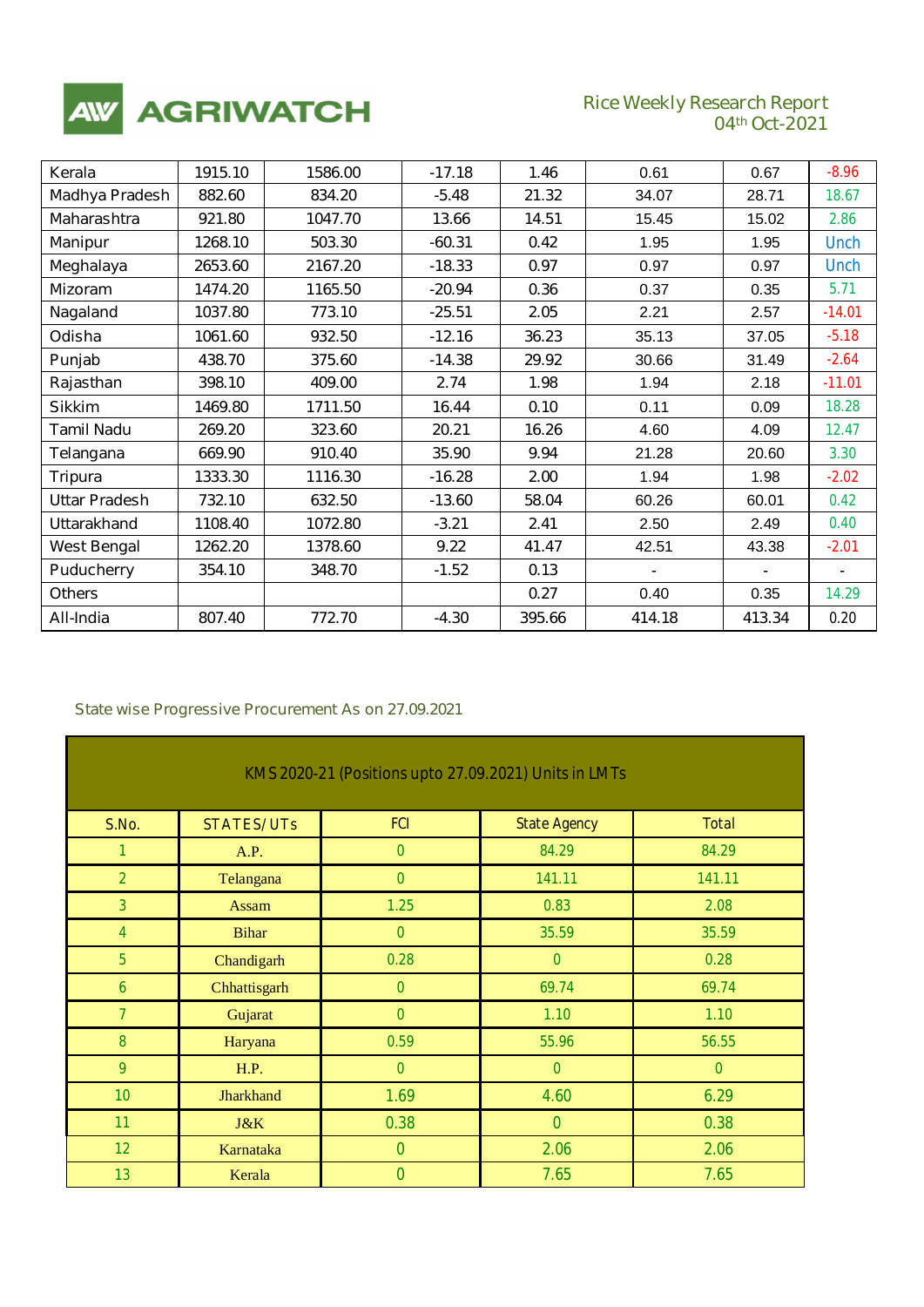

| 14              | M.P.               | $\theta$      | 37.27  | 37.27  |
|-----------------|--------------------|---------------|--------|--------|
| 15 <sup>5</sup> | Maharashtra        | n             | 18.85  | 18.85  |
| 16              | Odisha             | $\mathcal{O}$ | 77.38  | 77.38  |
| 17              | Punjab             | 2.69          | 200.13 | 202.82 |
| 18              | Rajasthan          | 0             | n      |        |
| 19 <sup>°</sup> | NEF (Tripura)      | Ω             | 0.24   | 0.24   |
| 20              | Tamilnadu          | Ω             | 41.98  | 41.98  |
| 21              | U.P.               | 1.1           | 65.74  | 66.84  |
| 22              | <b>Uttrakhand</b>  | Ω             | 10.72  | 10.72  |
| 23              | <b>West Bengal</b> | 0.65          | 27.14  | 27.79  |
| <b>Total</b>    |                    | 8.63          | 882.38 | 891.01 |

Procurement of paddy in ongoing KMS 2021-22 is continuing smoothly in the procuring States of India at MSP, as was done in previous seasons, and till now (up-to 27.09.2021) a quantity of over 891.01 LMT of rice. About 130.47 lakh farmers have already been benefitted with MSP value of Rs.1, 67,960.77 crore.

| <b>Attributes</b>     | 2018-19 | 2019-20 | 2020-21         | 2021-22 (Proj.) |            |
|-----------------------|---------|---------|-----------------|-----------------|------------|
| (Fig in Million Tons) |         | Est.    | <b>Forecast</b> | 26.08.2021      | 23.09.2021 |
| Production            | 498     | 499     | 507             | 512             | 512        |
| Trade                 | 43      | 44      | 47              |                 | 48         |
| Consumption           | 488     | 496     | 506             | 511             | 509        |
| Carryover stocks      | 175     | 179     | 179             | 172             | 182        |
| Y-O-Y change          | 10      |         |                 |                 |            |
| Major Exporters       | 39      | 43      |                 | 39              | 50         |

## *IGC Balance Sheet:*

Note: Major exporters are India, Pakistan, Thailand, Vietnam, and United States.

Global rice consumption in 2020/21 is placed 3m t lower m/m despite upgrade in Chinese feed demand to reflect a downgrade for India, linked to historic data revisions. Taking account of a higher figure for carry-ins, the forecast for stocks is lifted by 8m t m/m. This feeds through to an increased projection of world reserves in 2021/22, raised by 10m t m/m, to a peak of 182m (+3m y/y). Trade in 2022 is predicted 1m t higher m/m, at 48m (+1m).

Huge demand from buyers in Asia and Africa is expected to boost rice trade to a peak of 47m t in 2021, with India potentially taking a 40% share of exports. Global output in 2021/22 is seen rising by 1% y/y, to a record of 512m t, principally on bigger harvests in Asia. Consumption is set to expand on population gains, albeit as uptake in China likely retreats on lower feed use, while stocks are seen increasing by 3m t y/y, mostly on accumulation in India. Global trade in 2022 is predicted to edge up, with Thailand potentially reclaiming market share from India.